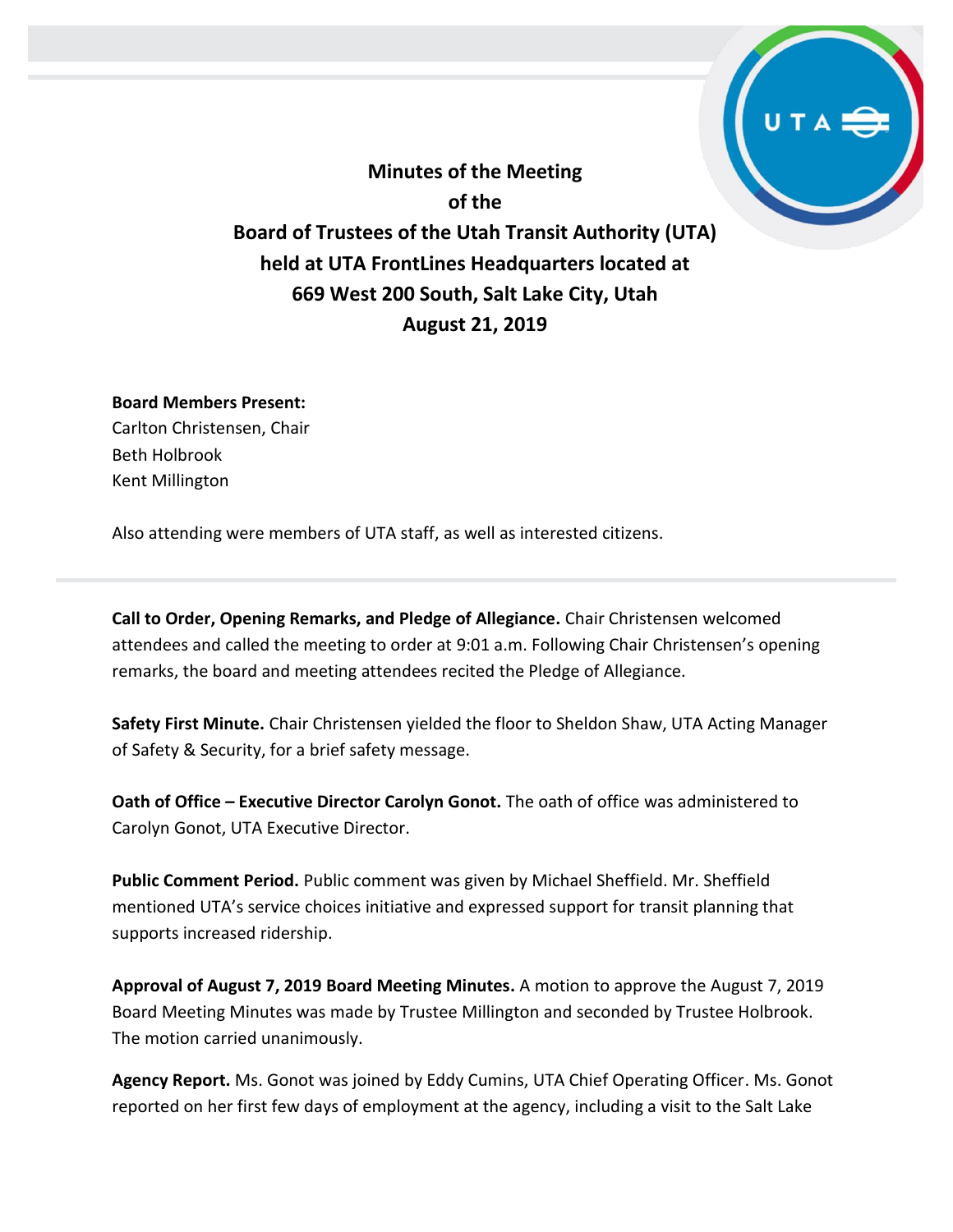Service Unit bus pull-out on her first day and a customer meet-and-greet event on her second day.

Mr. Cumins spoke about a bus purchase contract with Gillig, which was reduced from 45 buses to 10, with options for purchasing additional buses moved to future years. He noted the reduction came after internal analysis showed that the useful life of other buses already in the fleet could be extended. Brief discussion ensued. A question clarifying the availability of future options was posed by the board and answered by Mr. Cumins.

**Financial Report – July 2019.** Bob Biles, UTA Chief Financial Officer, was joined by Mr. Cumins. Mr. Biles reviewed the July 2019 Financial Report, which included the financial dashboard, sales tax collections, taxable sales by supersectors, quarterly taxable sales growth, expense variance by mode, and expense variance by type. Discussion ensued. Questions on ridership numbers, manufacturing exemption, tax collections on internet sales, and parts expenses were posed by the board and answered by staff.

**R2019-08-04 Resolution Authorizing the Execution of a Certification of Intent to Participate in the Volkswagen Environmental Mitigation Trust Funding Assistance Program for Replacement of Diesel Buses.** Mary DeLoretto, UTA Acting Chief Service Development Officer, summarized the resolution, which authorizes execution of a notice of intent to proceed in securing funding from the Volkswagen Environmental Mitigation Trust Funding Assistance Program. UTA was notified it is eligible to receive funding of \$13,079,240 for up to 20 vehicles. Discussion ensued. Questions on which vehicles will be replaced and at which locations were posed by the board and answered by Ms. DeLoretto.

A motion to approve R2019-08-04 was made by Trustee Holbrook and seconded by Trustee Millington. The motion carried unanimously with aye votes from Trustee Holbrook, Trustee Millington, and Chair Christensen.

# **Contracts, Disbursements, and Grants.**

**Amendment 1 to Memorandum of Understanding with University of Utah for Union Building Bus Bays (University of Utah).** Ms. DeLoretto was joined by Grey Turner, UTA Senior Program Manager for Engineering & Project Development. Ms. DeLoretto indicated the amendment to the memorandum of understanding reflects a cost increase of \$200,293 to the original task order authorized at \$399,400, with \$200,000 of the cost increase being funded by the University of Utah. Discussion ensued. A question on the timeframe for completion of the project was posed by the board and answered by staff.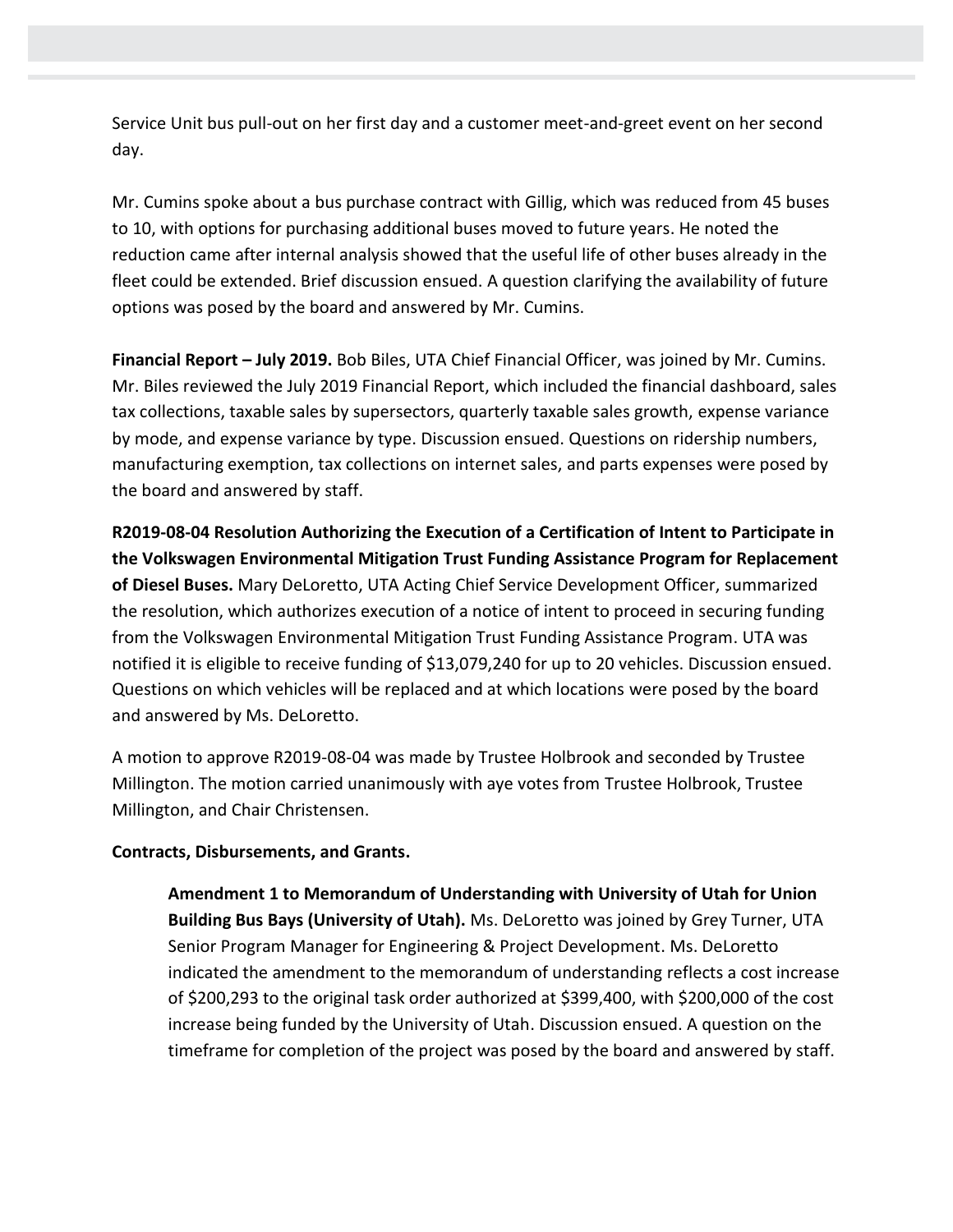A motion to approve the amendment was made by Trustee Millington and seconded by Trustee Holbrook. The motion carried unanimously.

**Change Order: On-Call Maintenance Task Order #85 – University of Utah Union Building Bus Bay Improvements (Stacy and Witbeck).** Ms. DeLoretto stated the change order includes a cost increase of \$200,293 to the original task order. Discussion ensued. It was noted an adjustment on the final documents is needed, changing the signatory title from interim executive director to executive director.

A motion to approve the change order was made by Trustee Millington and seconded by Trustee Holbrook. The motion carried unanimously.

**Contract: Davis Salt Lake City Community Connector Bus Rapid Transit Project Engineering and Design Services (AECOM Technical Services).** Ms. DeLoretto described the contract, which includes engineering, design, and environmental services for the Davis Salt Lake City Community Connector Bus Rapid Transit Project, and indicated costs for this portion of the project are covered by \$1.2 million in funding from Davis County.

A motion to approve the contract was made by Trustee Holbrook and seconded by Trustee Millington. The motion carried unanimously.

**Change Order: Depot District Clean Fuels Technology Center Construction Manager/General Contractor Phase 2 Change Order 2.** Ms. DeLoretto indicated the contract is for demolition and hazardous waste abatement of the locomotive building and breezeway connecting UTA headquarters. Discussion ensued. Questions on the project timeline, contractor, and utilities capping were posed by the board and answered by Ms. DeLoretto.

A motion to approve the change order was made by Trustee Millington and seconded by Trustee Holbrook. The motion carried unanimously.

**Contract: 2019 OnBoard Survey.** Nichol Bourdeaux, UTA Chief Communications & Marketing Officer, stated the contract is for a passenger survey required every five years by Title VI regulations. The contract allows UTA to develop a demographic profile comparing minority and non-minority ridership patterns and fare medium usage. Discussion ensued. Questions on the timeline for survey results, integration of results with the August 2020 change day, modes included in the survey, and qualifications of the contractor were posed by the board and answered by Ms. Bourdeaux.

A motion to approve the contract was made by Trustee Holbrook and seconded by Trustee Millington. The motion carried unanimously.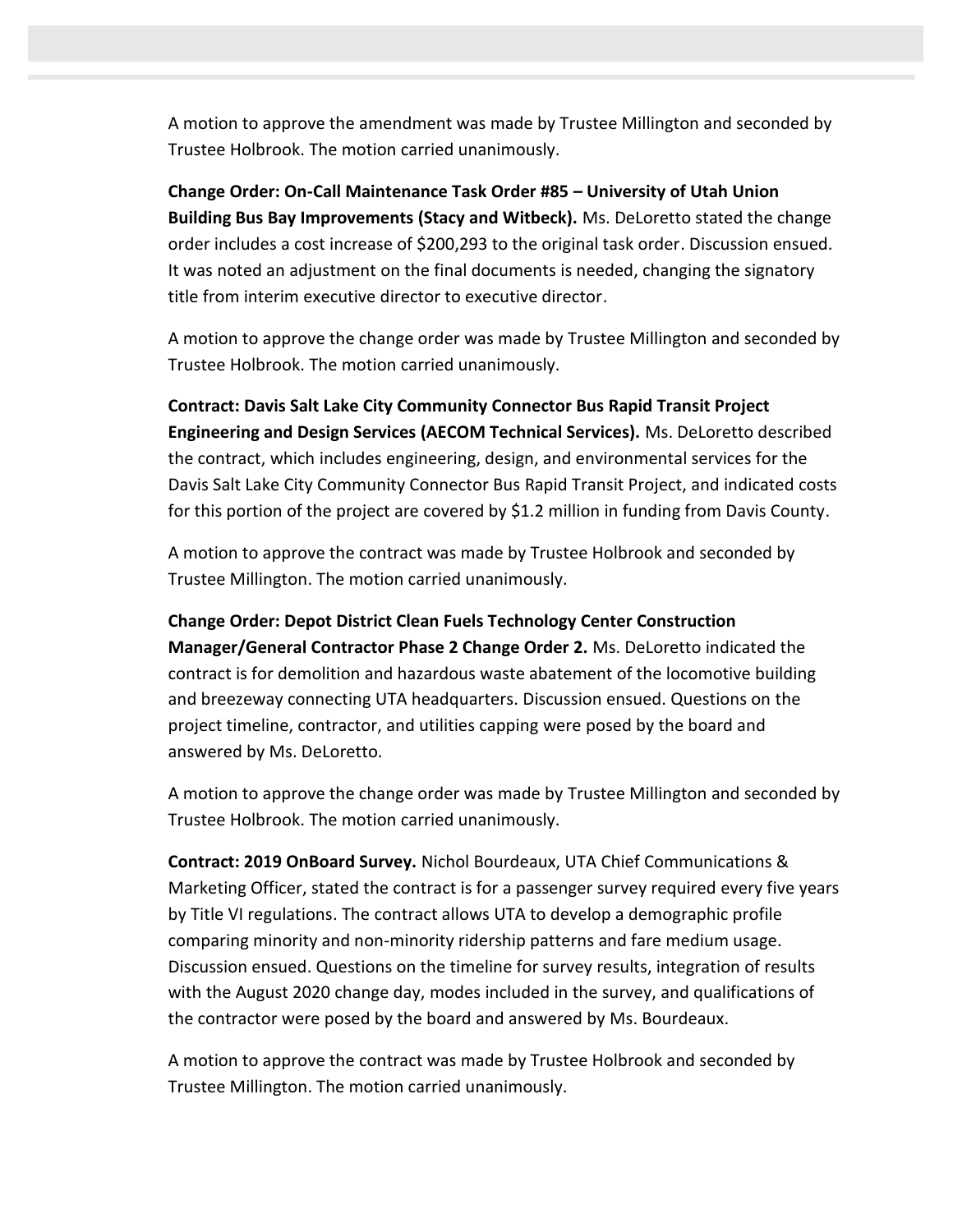**Contract: Inventory Parts for a Light Rail Vehicle Pantograph Overhaul (Siemens).** Mr. Cumins was joined by Kyle Stockley, UTA Manager of Vehicle Overhaul & Bus Support. Mr. Cumins described the contract, which details the procurement of inventory parts necessary to remanufacture the pantographs on all light rail vehicles. Discussion ensued. Questions on progress on the overhaul program and frequency of pantograph replacements were posed by the board and answered by staff.

A motion to approve the contract was made by Trustee Holbrook and seconded by Trustee Millington. The motion carried unanimously.

**Contract: Light Rail Vehicle Coupler Quarter Life Overhaul Parts.** Mr. Cumins was joined by Mr. Stockley. Mr. Cumins summarized the contract, which is for the procurement of necessary parts for UTA in-house mechanics to perform the quarter life overhaul on the couplers on 77 UTA S70 light rail vehicles. Discussion ensued. Questions on the availability of after-market suppliers and whether parts for this project are part of a joint purchase agreement with other transit agencies were posed by the board and answered by staff.

A motion to approve the contract was made by Trustee Millington and seconded by Trustee Holbrook. The motion carried unanimously.

**Revenue Contract Amendment: Wheel Truing Services Provided by UTA (Sonoma-Marin Area Rail Transit District).** Mr. Cumins was joined by Jeff LaMora, UTA Light Rail General Manager. Mr. Cumins explained the amendment, which authorizes the continued provision of wheel truing services to the Sonoma-Marin Area Rail Transit District (SMART) through June 30, 2020. Discussion ensued. Questions on profit margin, considerations in pricing for the service, and whether wheel truing work is performed for transit agencies in addition to SMART were posed by the board and answered by staff.

A motion to approve the revenue contract amendment was made by Trustee Holbrook and seconded by Trustee Millington. The motion carried unanimously.

**Pre-Procurement: Bulk Fuel Purchase.** Mr. Cumins stated the agency's intent to contract with a bulk fuel provider at all UTA fuel-dispensing facilities. The procurement will allow UTA to assess whether fuel hedging is advantageous over time. Discussion ensued. A question on risks associated with fuel hedging was posed by the board and answered by staff.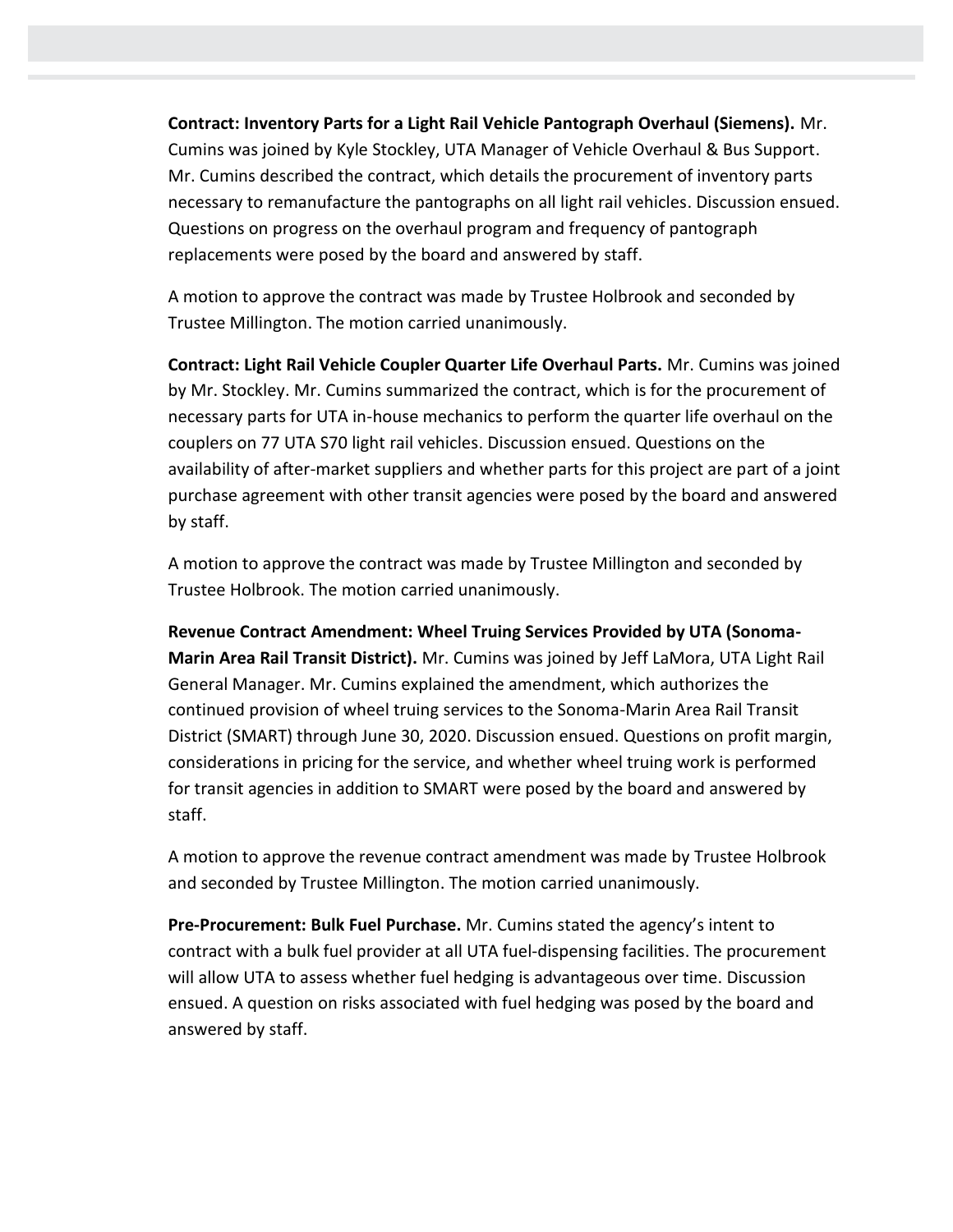## **Service and Fare Approvals.**

**Complimentary S-Line Service for Sugar House Backyard Bash Event August 31, 2019.**  Monica Morton, UTA Fares Director, indicated the complimentary fare on the S-Line would minimize local traffic and encourage new ridership during the Sugar House Backyard Bash event on August 31, 2019. She noted that in exchange for the complimentary service, UTA would receive a sponsorship marketing package. Discussion ensued. A question on the modes included in the complimentary service was posed by the board and answered by Ms. Morton.

A motion to approve the complimentary service was made by Trustee Holbrook and seconded by Trustee Millington. The motion carried unanimously.

**Complimentary Bus Service for Peach Days September 7, 2019.** Ms. Morton was joined by Andres Colman, UTA Regional General Manager – Mt. Ogden Business Unit. Ms. Morton said the complimentary service, which is provided in partnership with Brigham City and Box Elder County, would provide shuttle service to more than 3,300 riders during Peach Days on September 7, 2019. Discussion ensued. Questions on the location of the shuttle and UTA marketing opportunities associated with the event were posed by the board and answered by staff.

A motion to approve the complimentary service was made by Trustee Millington and seconded by Trustee Holbrook. The motion carried unanimously.

**Sponsored Fare by Salt Lake City for Routes 2, 9, and 21.** Ms. Morton spoke about Salt Lake City's desire to sponsor fares on routes with increased service (i.e., routes 2, 9, and 21) to promote ridership. The value of the fare is estimated at \$5,962 per day for all three routes. Discussion ensued. A question on the number of sponsored fare days being negotiated was posed by the board and answered by Ms. Morton.

A motion to approve the sponsored fare was made by Trustee Holbrook and seconded by Trustee Millington. The motion carried unanimously.

Chair Christensen called for a brief recess at 10:06 a.m.

The meeting resumed at 10:11 a.m.

### **Discussion Items.**

**Fourth Amendment of the Authority's 2019 Budget (Operating Reallocation).** Mr. Biles was joined by Ms. DeLoretto and Ms. Bourdeaux. Mr. Biles delivered a presentation outlining proposed budget reallocations including: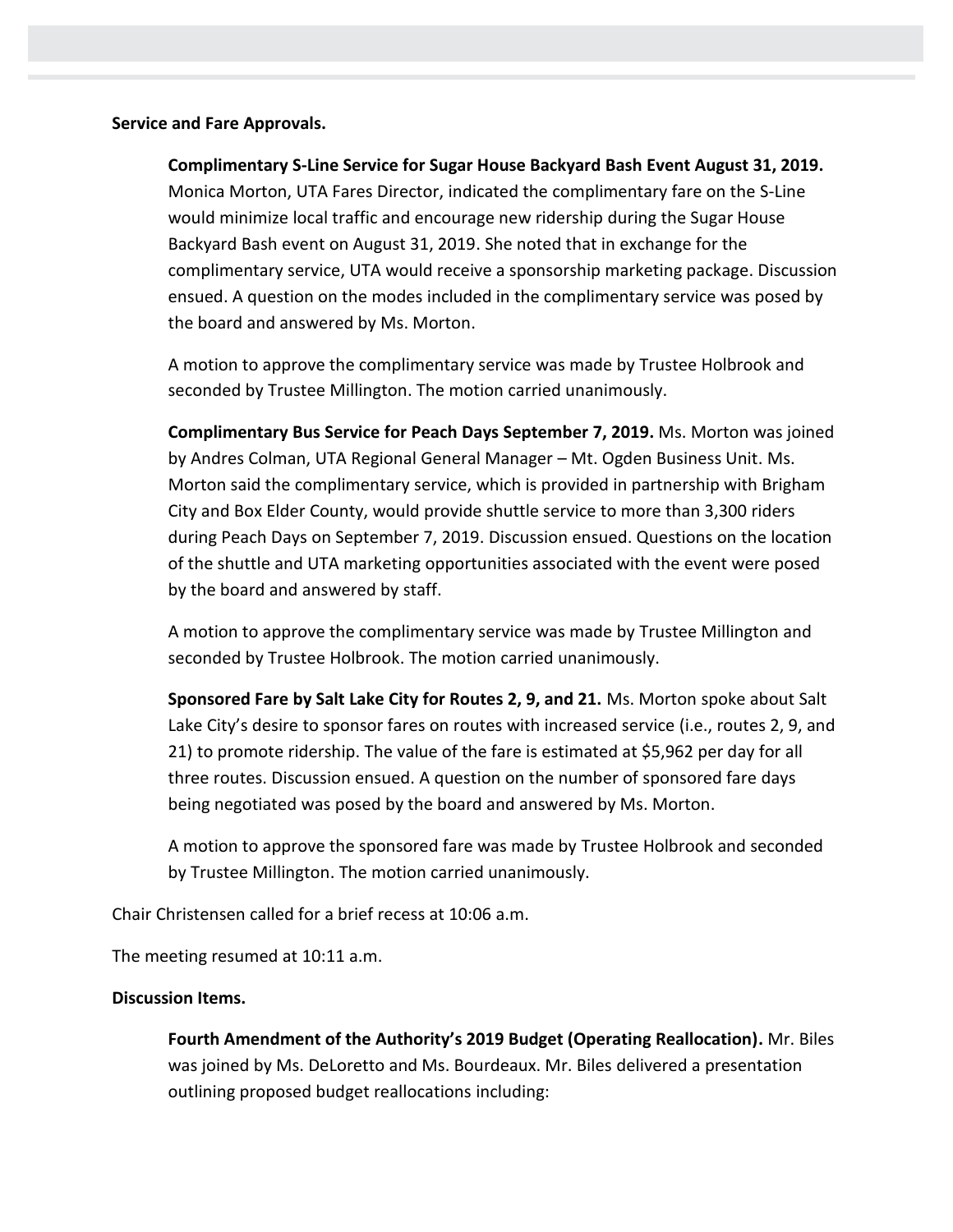- From Salt Lake County service (\$1,110,800):
	- o Project manager in capital development (\$60,300)
	- o Microtransit pilot (\$925,000)
	- o Two customer service positions (\$50,100)
	- o Customer service software (\$50,000)
	- o Bus operations training support specialist (\$25,400)
- Movement of one headcount from legal to supply chain for a procurement and contract specialist (\$36,000)

Discussion ensued. Questions on salaries and benefits, project manager responsibilities, purpose for increase in customer service headcount, customer service structure, and budget reallocations from legal were posed by the board and answered by staff.

**Insurance and Risk Management Report.** Dave Pitcher, UTA Claims & Insurance Manager, provided a report on compliance to the board's policy on risk management and described various types of insurance coverage carried by the agency. Discussion ensued. Questions on liability policies, self-insurance, bonding for facilities recovery necessitated by catastrophic events (e.g., earthquake), property valuation process, management of rideshare insurance at other agencies, and ERISA bonds were posed by the board and answered by Mr. Pitcher. Chair Christensen suggested evaluating the possibility of hiring rideshare drivers as part-time employees as part of an overall risk management strategy. Trustee Holbrook requested a future update on property and vanpool coverage.

# **Other Business.**

**Next Meeting.** The next meeting of the board will be on Wednesday, August 28, 2019 at 9:00 a.m.

**Closed Session.** Chair Christensen stated there were matters to be discussed in closed session related to a strategy session to discuss the purchase, exchange, or lease of real property, including any form of a water right or water shares, if public discussion of the transaction would prevent the public body from completing the transaction on the best possible terms. A motion for a closed session was made by Trustee Holbrook and seconded by Trustee Millington. The motion carried unanimously and the board moved into closed session at 11:06 a.m.

**Open Session.** A motion to return to open session was made by Trustee Millington and seconded by Trustee Holbrook. The motion carried unanimously and the board returned to open session at 12:00 p.m.